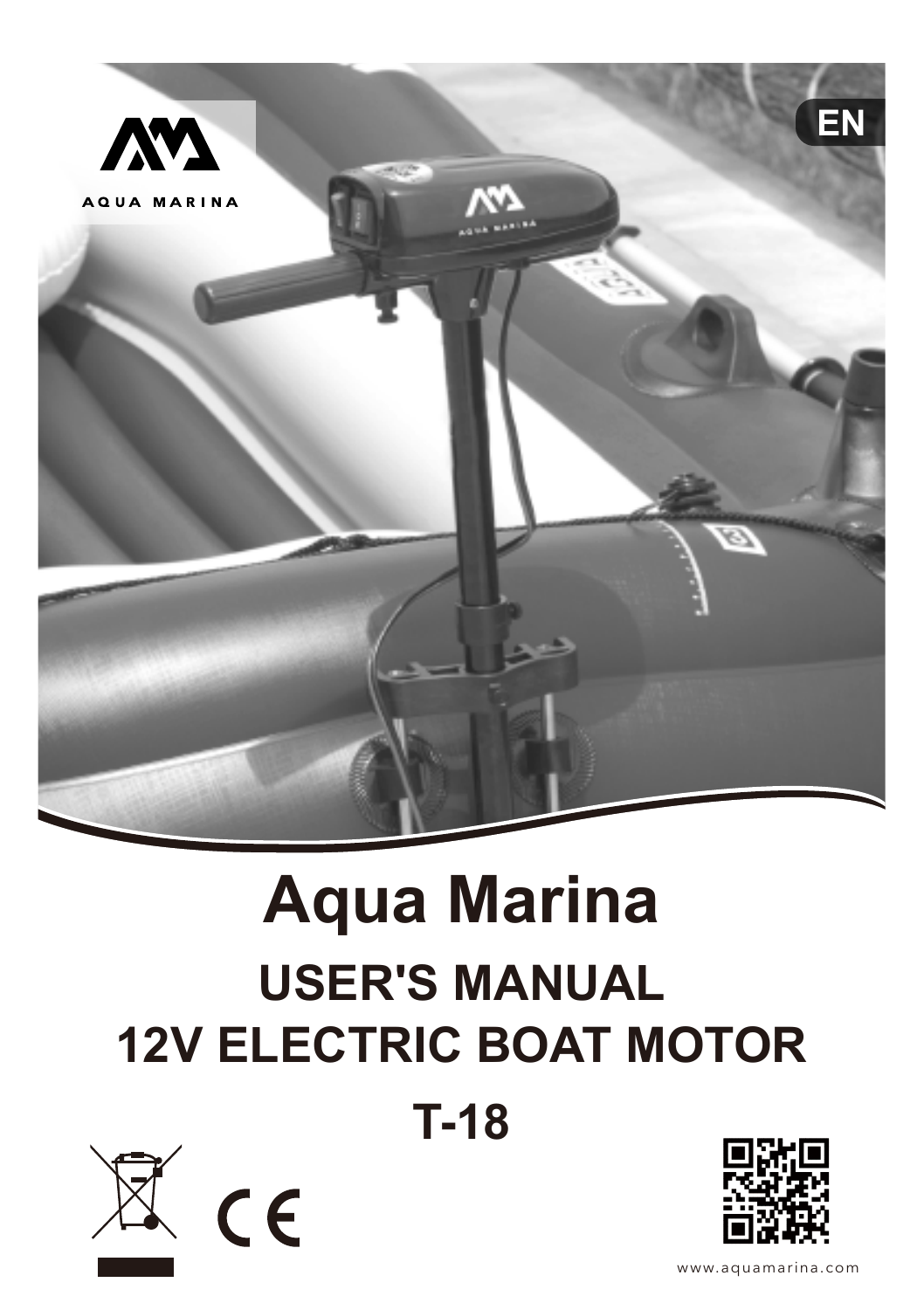## AQUA MARINA® INSTRUCTIONS FOR 12 VOLT MOTOR

## **ASSEMBLY**

Your 12V motor mounts directly to the boat. No special motor mount is necessary. Just feed the stainless steel pipe through the two black eyelets in the center on the back of the boat. (On other inflatable boats or small aluminum prams, you can use two brass eyescrews for the same purpose. Insert the eyescrews into the standard wooden motor mount provided with inflatable dinghies, or screw into the transom of an aluminum pram.) The triangular fitting which slides on the stainless steel pipe must rest on top of the lower eyelet. The small tension collar with thumb screw is affixed above the fitting preventing it from moving. (See diagram.)

When you are in shallow water, you must tilt up the motor. This is accomplished by opening the lower tension clamp and releasing the motor shaft. Pull up the motor and tilt it into the boat. Never perform this operation or any other adjustments on the motor or propeller without disconnecting the battery. (BATTERY IS NOT INCLUDED)

**INTRODUCTION**

The 12V motor is a lightweight, low power, electric outboard motor especially designed for lightweight, inflatable and other small boats. It is ideally suited for fishing in ponds, lakes and protected bays.

#### **BATTERY**

Use any deep charge 12V battery (preferably a marine or motorcycle type.) A deep charge battery will supply constant electricity over a long period of time and can be fully run down and recharged. Liquid cell batteries are usually much more powerful and have a much larger capacity, which is always expressed in AH. It stands for ampere hours.

An automobile battery is not suitable, since it is designed to dispense a large burst of power and energy for a shortperiod of time (when the car starts). It is immediately recharged by a generator. A car battery is not designed to be discharged fully and charged again.

### **BATTERY CONNECTION**

12V Volt system

- a. Connect the positive (+) brown (or red) lead to the positive(+) battery terminal.
- b. Connect the negative (-)blue(or black) lead to the negative(-)battery terminal.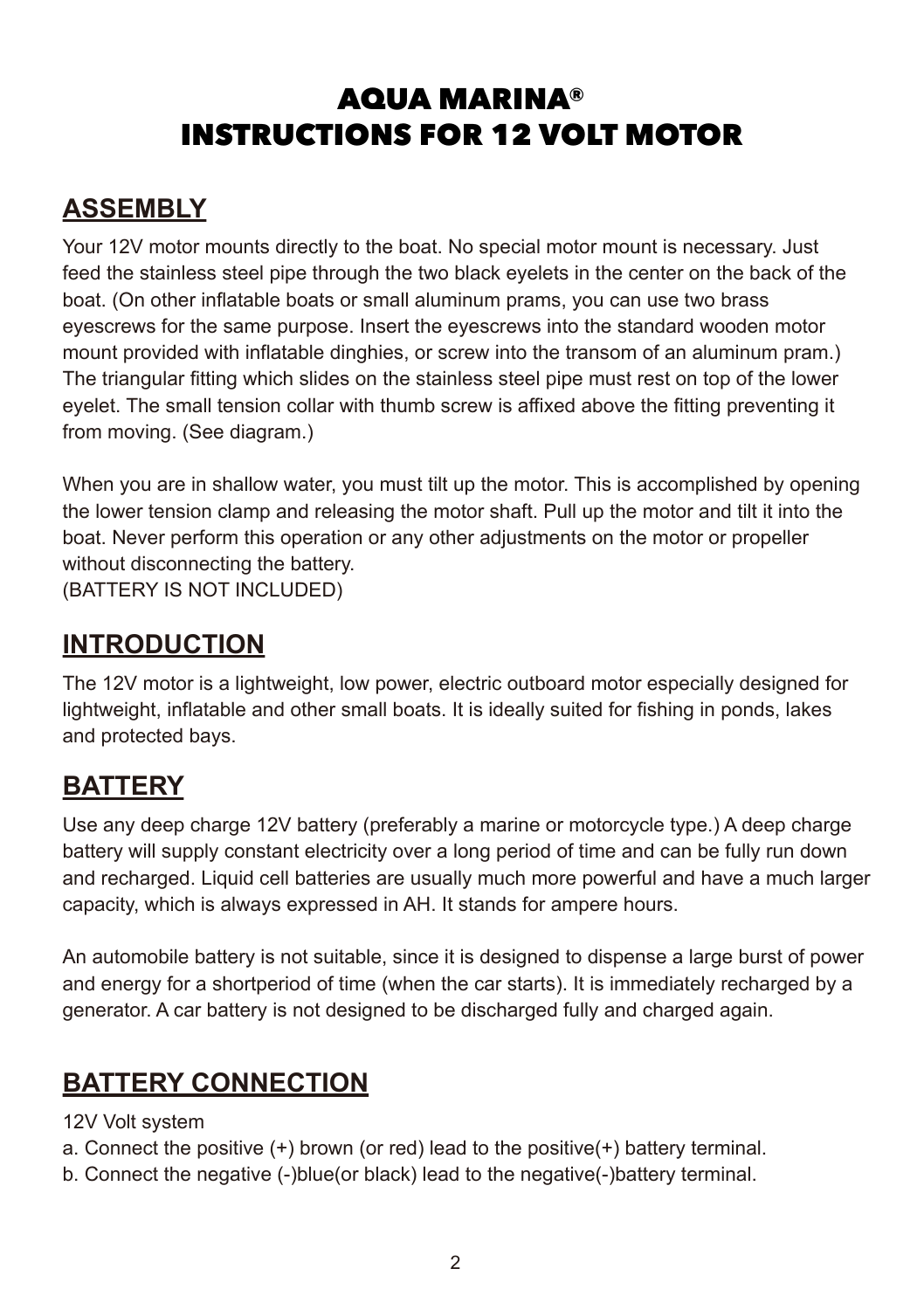## **CALCULATING RUNNING TIME OF YOUR BATTERY**

You can calculate the running time of your motor yourself. Simply divide the AH given by the battery manufacturer by 7, which is ampere draw at maximum load at full speed of your 12V motor. Example: 7AH – means running time of about 60 minutes at low speed and 28 minutes at high speed.

See the owner's manual issued by the battery manufacturer on how to properly handle and extend the life of your battery.

#### **WARNINGS**

- 1. If seaweed or fishing line winds around the propeller or if you are stuck in mud, immediately switch off the motor. If you do not do this, the motor will overheat and burn out in approximately 5-8 minutes (in much less time if the motor is out of the water).
- 2. Always make sure the propeller is unobstructed and well clean the bottom of the boat. Swing motor around 360 degrees. Best performance is achieved if the propeller is submerged fully, but not more than 2-3'' below the water line.
- 3. Wash the motor with fresh water after using it in the ocean.
- 4. Never let the motor housing submerge in salt water. If this happens, immediately turn the motor upside down and let it drain. Rinse off the motor in fresh water and repeat the draining and drying procedure as soon as possible. Chanced are very good that your motor will not be damaged.
- 5. If you hit a rock at full speed with the propeller, you may break a cotter pin and the propeller will spin freely on its axle. You must remove the propeller and replace the cotter pin. (A piece of wire or nail or even a hairpin will work well as an emergency pin.) However, you should get a supply of spare cotter pins at a hardware or marine store.
- 6. Do not leave the shore without taking along a fully charged battery, a foot pump, a pair of oars and life vests for each passenger.
- 7. Remember, in a fast flowing river, strong ocean current or a sudden windstorm, your 12V motor may not have enough power to bring you back to shore.
- 8. The propeller has surprising power and it could cause injuries to you and to swimmers.
- 9. Your inflatable boat equipped with a motor becomes a motor boat. You must know the rules of the sea in your country or region. Be careful and courteous of swimmers and other boatsmen.
- 10. Do not dispose of electrical appliances as unsorted municipal waste, use separate collection facilities. Contact your local government for information regarding the collection systems available. If electrical appliances are disposed of in landfills or dumps, hazardous substances can leak into the groundwater and get into the food chain, damaging your health and well-being. When replacing old appliances with new ones, the retailer is legally obligated to take back your old appliance for disposal at least free of charge.
- 11.This appliance is not intended for use by persons (including children) with reduced physical, sensory or mental capabilities, or lack of experience and knowledge, unless they have been given supervision or instruction concerning use of the appliance by a person responsible for their safety. Children should be supervised to ensure that they do not play with the appliance.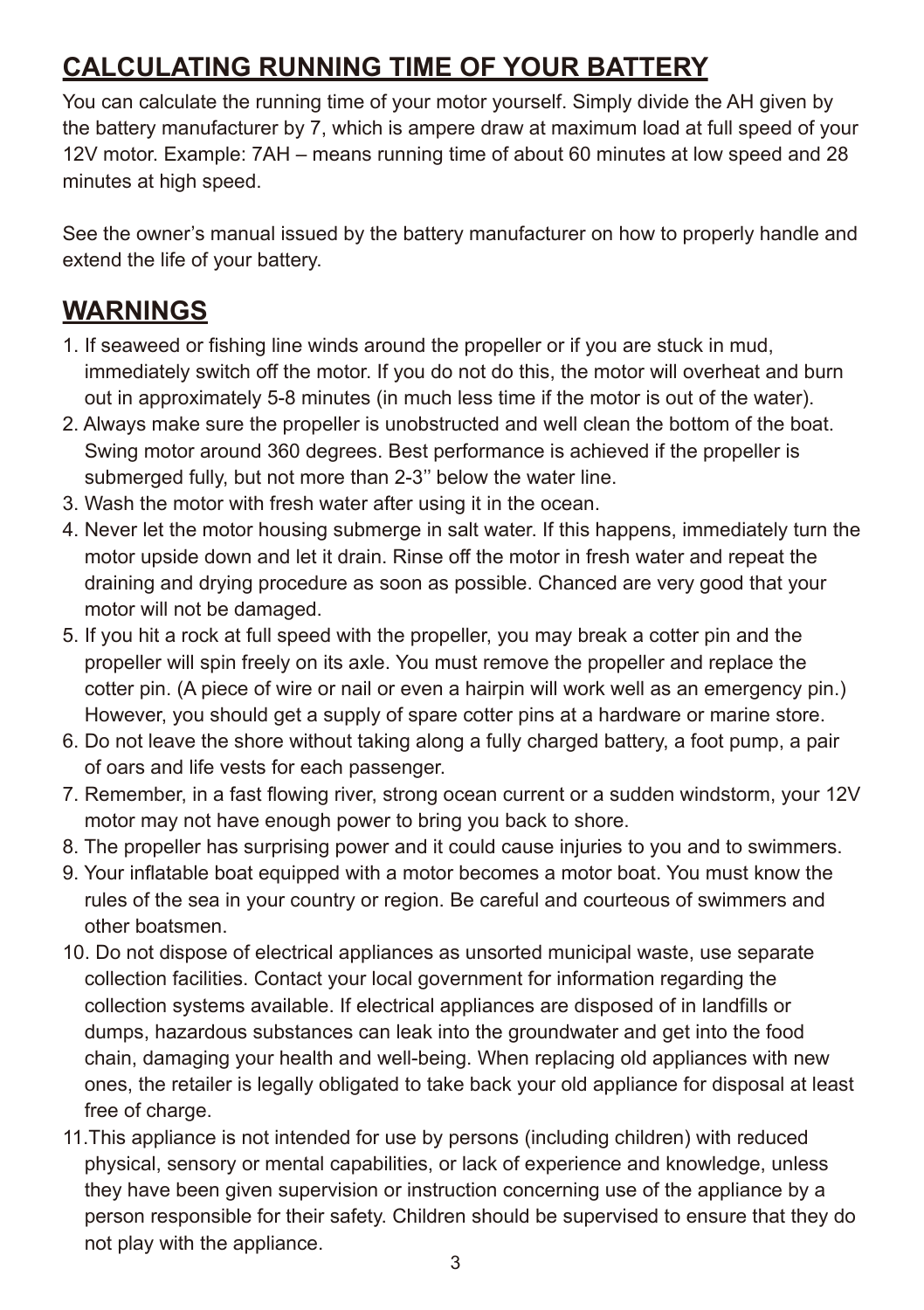#### **12 VOLT MOTOR**

#### **Shallow Water Position**





#### **PARTS LIST**

- 1. Handle
- 2. Upper Housing ( clips & cable)
- 3. Press Button
- 4. Lower Housing (with motor, shaft and big large tension collar and thumb screw).
- 5. Mounting Assembly (Stainless steel pipe and upper pivot).
- 6. Small Adjustable Tension Collar with thumb screw and Triangular Fitting with clamp for stainless pipe.
- 7. Propeller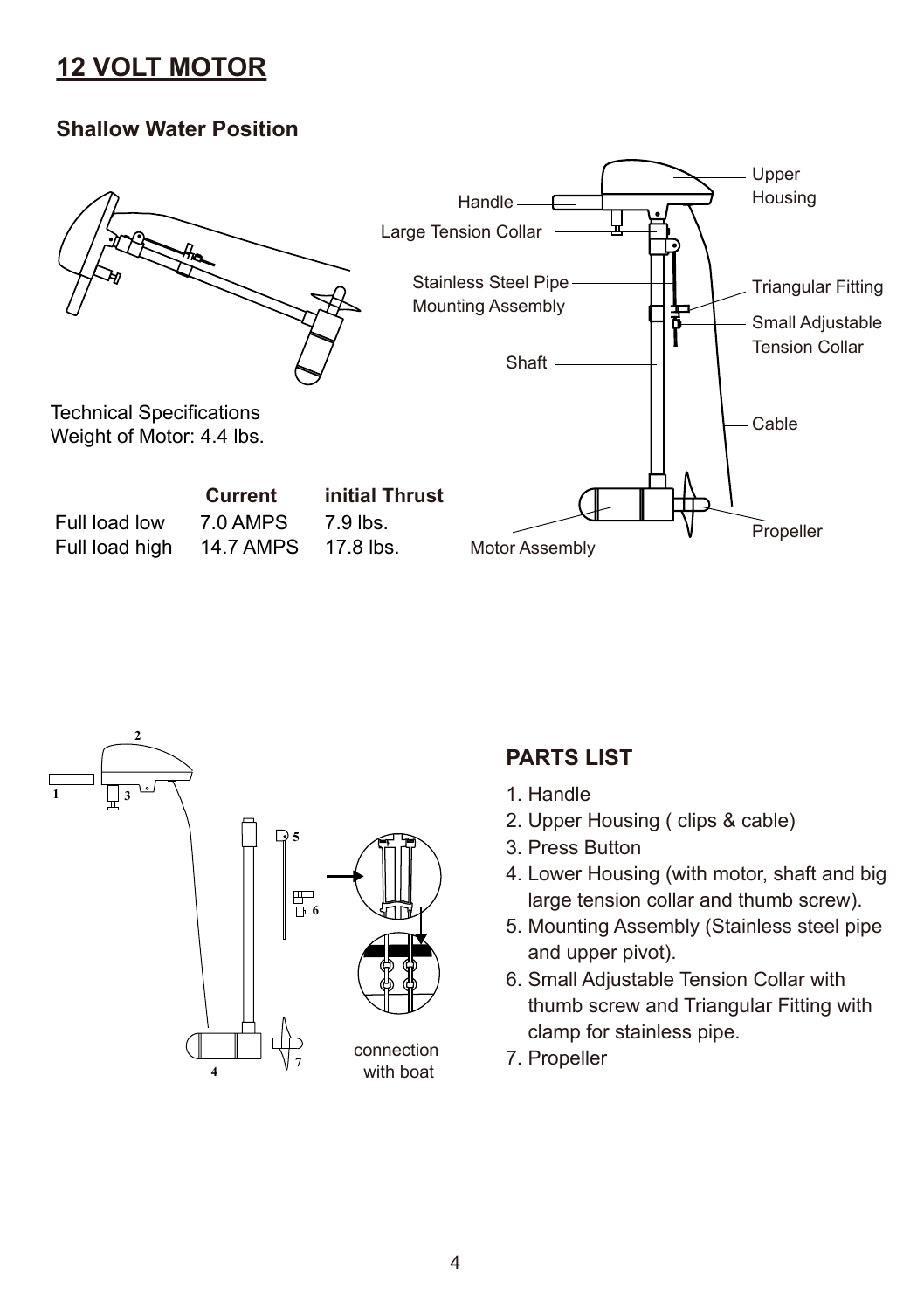#### **INSTRUCTION**



#### **Handle Set-up**

Press the button beneath the upper housing and the handle would pop out.



- Always disconnect battery when working on motor.
- If propeller is stopped by foreign object, shut off motor immediately to prevent engine burnout which will occur within 5 minutes.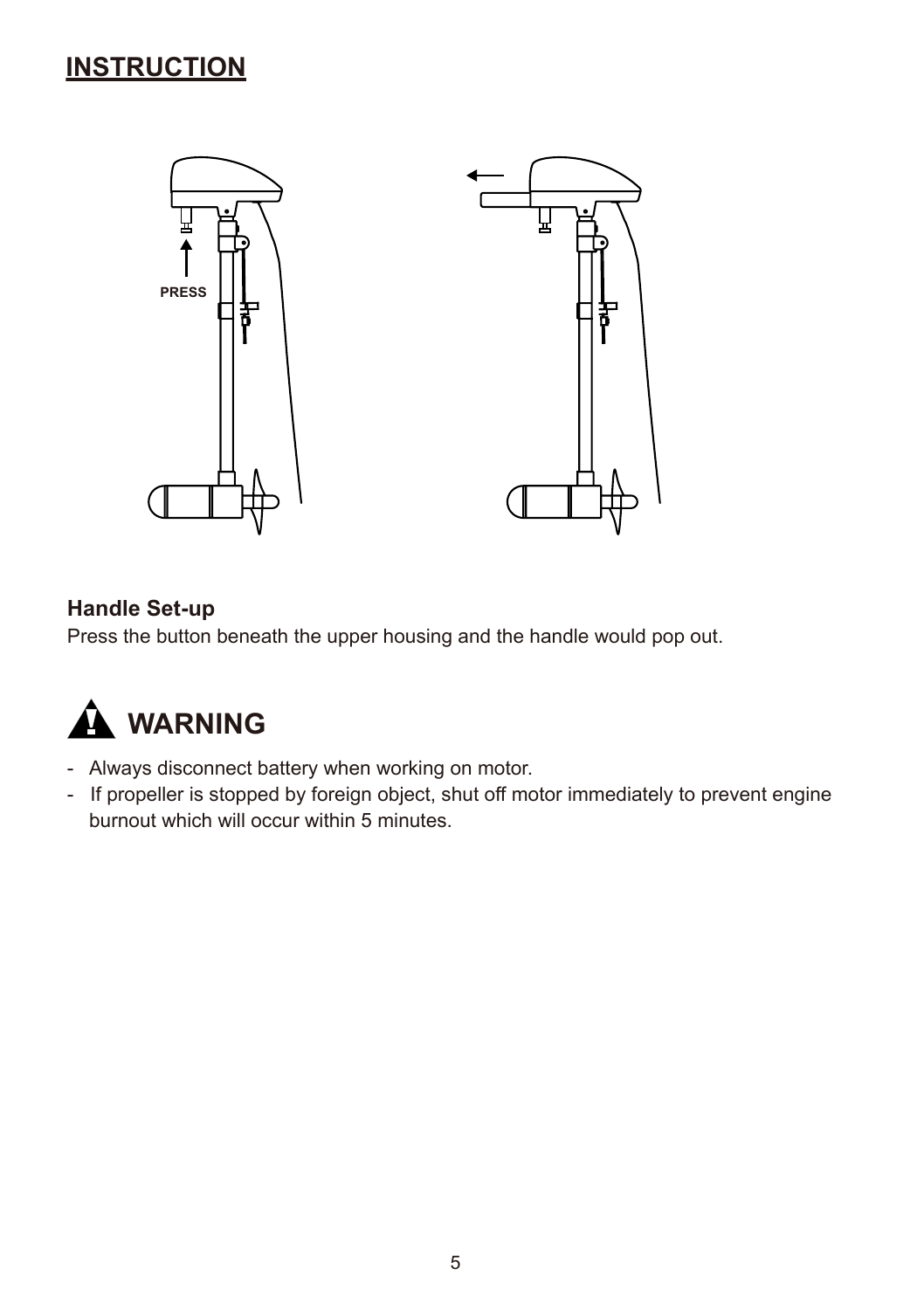#### **LIMITED WARRANTY**

ORPC warrants to the original purchaser that the purchaser's entire AQUA MARINA® trolling motor is free from defects in materials and workmanship appearing within one (1) years after the date of purchase. ORPC will, at its option, either repair or replace, free of charge, any parts found to be defective during the term of this warranty. Such repair or replacement shall be the sole liability of ORPC and the sole remedy of the purchaser for breach of this warranty.

These limited warranties do not apply to motors used commercially or in salt water, nor do they cover normal wear and tear, blemishes that do not affect the operation of the motor, or damages caused by accidents, abuse, alteration, modification, misuse or improper care or maintenance. The cost of normal maintenance or replacement of parts which are not defective is the responsibility of the purchaser.

To obtain warranty service, the motor or part believed to be defective and proof of original purchase (including the date of purchase) must be presented to a ORPC Authorized Service Center or to ORPC. Any charges incurred for service calls or transportation to and from the ORPC Authorized Service Center or ORPC Customer Service Department are the responsibility of the purchaser. Warranty service can be arranged by contacting ORPC Authorized Service Center listed on the enclosed sheet, or by contacting ORPC at 0086-21-57402084 or fax 0086-21-57401306. Note: Do not return your AQUA MARINA® motor or parts to your retailer. Your retailer is not authorized to repair or replace them.

THERE ARE NO EXPRESS WARRANTIES OTHER THAN THESE LIMITED WARRANTIES. IN NO EVENT SHALL ANY IMPLIED WARRANTIES, INCLUDING ANY IMPLIED WARRANTIES OF MERCHANTABILITY OR FITNESS FOR PARTICULAR PURPOSE, EXTEND BEYOND TWO YEARS FROM THE DATE OF PURCHASE. IN NO EVENT SHALL ORPC BE LIABLE FOR INCIDENTAL, CONSEQUENTIAL OR SPECIAL **DAMAGES** 

Replacement parts may be ordered directly from ORPC Customer Service Dept. Be sure to provide the model and serial numbers of your motor when ordering parts. Please use the correct part numbers from the parts list. To order, call 0086-21-57402084 or FAX 0086-21-57401306.